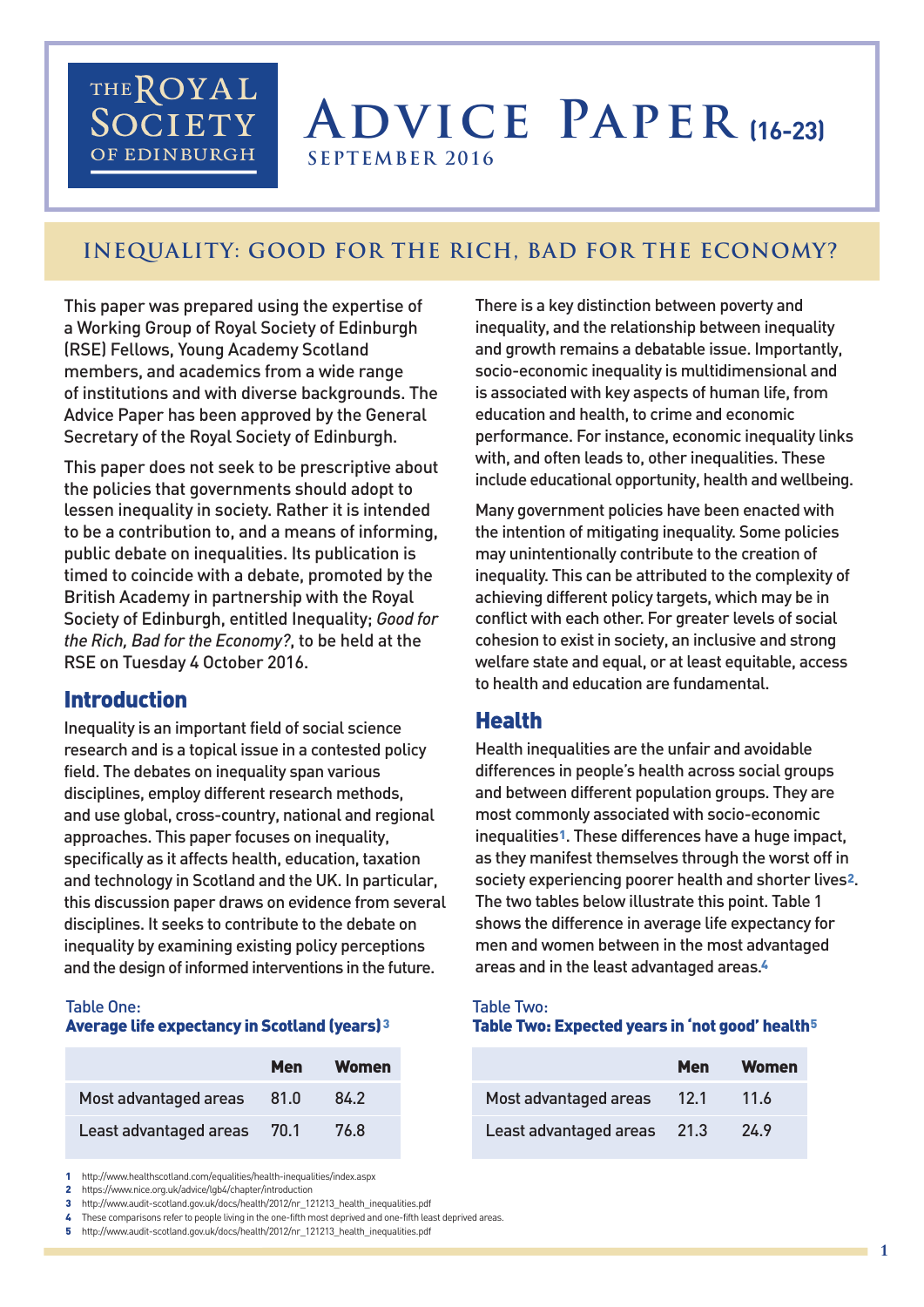The data shows that years spent in 'not good' health is also significantly higher between the most and least advantaged areas; 9.2 years difference for men, and 13.3 years difference for women.6

Health inequalities are highly localised and vary widely within individual NHS board and local authority areas. Children in deprived areas have significantly worse health than those in more affluent areas.7

The challenge is to reduce the difference in mortality and morbidity rates between rich and poor and to increase the quality of life and sense of wellbeing of the local community as a whole 8. There is a need to balance the goals of improving the overall health of the population with reducing health inequalities.

The overall health of the Scottish population is continuing to improve. However, the gaps between those with the best and worst levels of health and wellbeing still persist, indeed some are widening, and too many Scots still die prematurely 9. For some indicators, such as deaths from coronary heart disease, inequalities have decreased. For other indicators, such as healthy life expectancy, mental health, smoking, and alcohol and drug misuse, remain significantly worse in the most deprived parts of Scotland<sup>10</sup>. Inequalities in mortality in Scotland are among the highest in Western and Central Europe, having risen rapidly during the 1980s and 1990s. This is not inevitable and dealing with it should be a key element of social policy.11

## Education

Education can be a path to greater social mobility. Improving the quality of, and access to, education has the potential to increase equality of opportunity across society, and thus, reduce inequality.12

According to the Organisation for Economic Cooperation and Development (OECD), the UK has one of the highest associations between social class,

educational performance, and life opportunities in the OECD.13 To address this issue, we must develop a better understanding of the nature of the 'gap' we wish to close.

#### **Early Childhood Education**

Research has shown that, even at pre-school level, children from socially advantaged backgrounds achieve higher scores than other children, and that these differences in a child's cognitive attainment increase through the various stages of the education system14. To combat this, policy interventions should take place well before the formalised education of nursery school begins. Interventions in the early years set a strong foundation for success in a child's future.

It is important to encourage parental engagement and pupil aspiration, particularly in less advantaged areas. However, we must also recognise that inequality in educational outcomes often reflects social and economic inequalities rather than lack of aspiration and engagement.15

#### **School years**

Low attainment in school is strongly linked to a young person's future, with long-term effects on job prospects16. Scotland has one of the highest rates among the OECD countries of young people in the 15 -19 age group in the NEET category (not in education, employment or training), with the majority of this group coming from deprived backgrounds and having fewer qualification<sup>17</sup>. Therefore, closing disparities in education is vital to positively shaping life outcomes.

It is important that evidence informs policies to address educational inequality. The collection of baseline data and independent evaluation are vital, to assess what aspects are succeeding in tackling inequality and which are failing18. Such knowledge is fundamental to track our progress in achieving educational equity.

- 6 These comparisons refer to people living in the one-fifth most deprived and one-fifth least deprived areas.
- 7 http://www.audit-scotland.gov.uk/docs/health/2012/nr\_121213\_health\_inequalities.pdf
- 8 https://www.nice.org.uk/advice/lgb4/chapter/introduction

10 http://www.audit-scotland.gov.uk/docs/health/2012/nr\_121213\_health\_inequalities.pdf

- 12 http://www.hamiltonproject.org/assets/legacy/files/downloads\_and\_links/THP\_13EconFacts\_FINAL.pdf
- 13 http://www.gov.scot/Publications/2010/12/10141122/1

- 15 Kintrea, K., St Clair, R. & Houston, M. (2011) The influence of parents, places and poverty on educational attitudes and aspirations. Joseph Rowntree Foundation.
- http://www.jrf.org.uk/sites/files/jrf/young-people-education-attitudes-full.pdf

18 http://webarchive.nationalarchives.gov.uk/20130401151715/http://www.education.gov.uk/publications/eOrderingDownload/RR671.pdf

<sup>9</sup> http://www.healthscotland.com/equalities/health-inequalities/index.aspx

<sup>11</sup> http://www.healthscotland.com/uploads/documents/23047-2.%20HealthInequalitiesPolicyReviewKeyMessages.pdf

<sup>14</sup> Bradshaw, P. (2011).Growing up in Scotland:Changes in child cognitive attainmentin the pre-school years. Edinburgh: ScottishGovernment.

<sup>16</sup> https://www.jrf.org.uk/report/closing-attainment-gap-scottish-education

<sup>17</sup> http://www.scottishinsight.ac.uk/Portals/50/Children%20&%20YP%20Inequality/PolicyBrief\_SUIIProgramme\_Education.pdf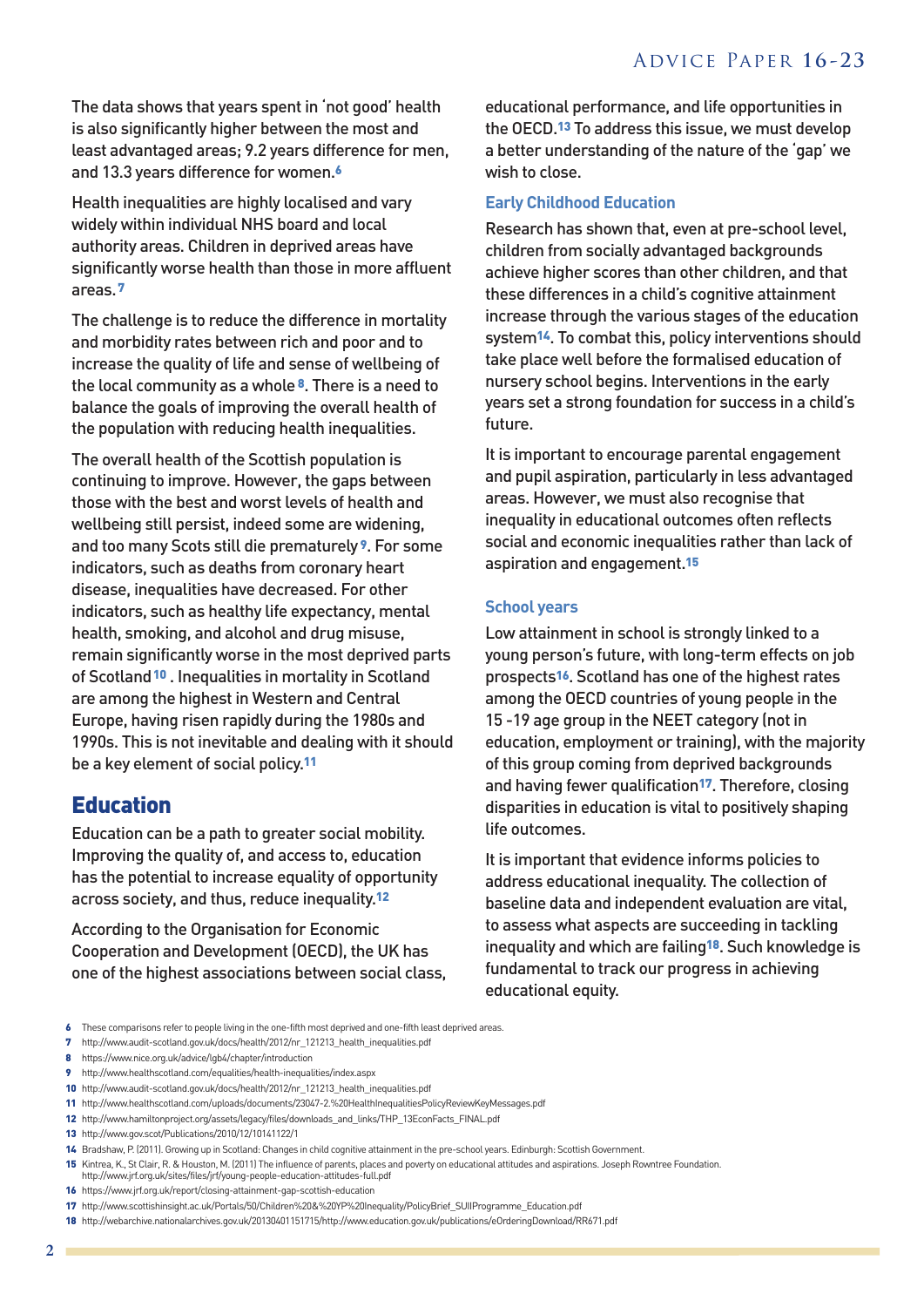#### Advice Paper **16 -23**

The two methods by which the Scottish Government is trying to achieve this goal are the National Improvement Framework and the Curriculum for Excellence. The National Improvement Framework has the twin aims of improving attainment overall, while also closing the gap between the most and least disadvantaged children. The Curriculum for Excellence aims to ensure that all young people develop the knowledge, skills and attributes they will need if they are to succeed in life.

#### **Higher Education**

Evidence shows that many young people from socially disadvantaged backgrounds are denied access to particular schools and universities, as a result of not enjoying the economic, social and cultural benefits which have allowed their peers from socially advantaged backgrounds to thrive.19 Educational qualifications (or lack of them) have a profound impact on young people's post-school trajectories and future life chances, as well as influencing their social status.20

The Scottish Government's policy of free tuition has not proved as effective at reducing educational inequality as the Government would have hoped. Young people from the most advantaged areas are still more than four times as likely to enter higher education as those from the least advantaged areas.21 Research on widening access to higher education in Scotland suggests that there has been a focus on recruitment, rather than retention. Existing initiatives have resulted in minimal improvements in higher education participation by those from the least advantaged backgrounds22. In spite of overall levels of student debt being lower in Scotland in comparison to other parts of the UK, Scotland also has the least redistributive system of the four nations<sup>23</sup>. Students from the most affluent backgrounds in Scotland end up with less debt than those from poorer backgrounds, due to the fact that they do not pay tuition fees and are often helped with living and accommodation costs by their families, so that they may not need to take out the maintenance loan.

Importantly, the expansion of college education has been linked to increased – rather than reduced – wage inequality. In fact, when the supply of college graduates increases, employers interpret the lack of a HE degree as a clearer signal of low ability and offer to young non-graduates even lower wages, widening the already large wage gap between high and low educated workers24. This emphasises some unintended consequences related to the structure of recent HE reforms. Especially, it highlights that this type of college expansion primarily favours those from more privileged backgrounds who have been sufficiently prepared in early life to follow this route. It also serves to further stigmatise those in the labour market from disadvantaged families who did not have access to a college education.

#### **Technology**

Technology policy in the UK recognises the need for everyone to have 'basic digital skills', reflecting the increasingly inescapable reliance we have on technology and electronic services in both our personal and professional lives. However, recent figures suggest that some 19% of the UK population and 30% of the Scottish population do not currently have such skills.25

The lack of affordable, reliable internet access continues to be a barrier to digital participation, despite digital infrastructure programmes being rolled out. It could be concluded that deprivation leads inevitably to digital exclusion. Therefore, it may seem logical that to promote digital inclusion we should first address the causes of deprivation. However, digital inclusion can itself help to address several important areas of deprivation: income, employment, health and education, among others.

The lack of affordable, reliable internet access continues to be a barrier to digital participation, despite digital infrastructure programmes being rolled out. It could be concluded that deprivation leads inevitably to digital exclusion. Therefore, it may seem logical that to promote digital inclusion we should first address the causes of deprivation. However, digital inclusion can itself help to address several important areas of deprivation: income, employment, health and education, among others.

- 20 The Palgrave International Handbook of Education for Citizenship and Social Justice ISBN: 9781137515063 (primary)
- Editor(s): Andrew Peterson, Robert Hattam, Michalinos Zembylas, James Arthur, Publication date: 2016.
- 21 Blackburn, L H., Kadar-Satat G., Riddell, S., & Weedon, E. (2016). Access in Scotland.

23 Hunter Blackburn Hunter Blackburn, L. (2015). Student funding in Scottish higher education. Presentation to the Scottish Government's Commission on Widening Access.

25 Ipsos MediaCT for BBC; Media Literacy: Understanding Digital Capabilities follow up September 2013 and March 2014; March 2014; http://www.bbc.co.uk/learning/overview/assets/digital\_capabilities\_2014.pdf

<sup>19</sup> The Palgrave International Handbook of Education for Citizenship and Social Justice ISBN: 9781137515063 (primary) Editor(s): Andrew Peterson, Robert Hattam, Michalinos Zembylas, James Arthur, Publication date: 2016.

<sup>22</sup> Riddell, S., Edward, S., Boeren, E., & Weedon, E. (2013). Widening access to higher education: Does anyone know what works? Universities Scotland: A Report to Universities Scotland Edinburgh.

<sup>24</sup> Koutmeridis, T. (2016). Misallocation, Education Expansion and Wage Inequality. University of Glasgow. Presented at the 2016 European Economic Association congress.